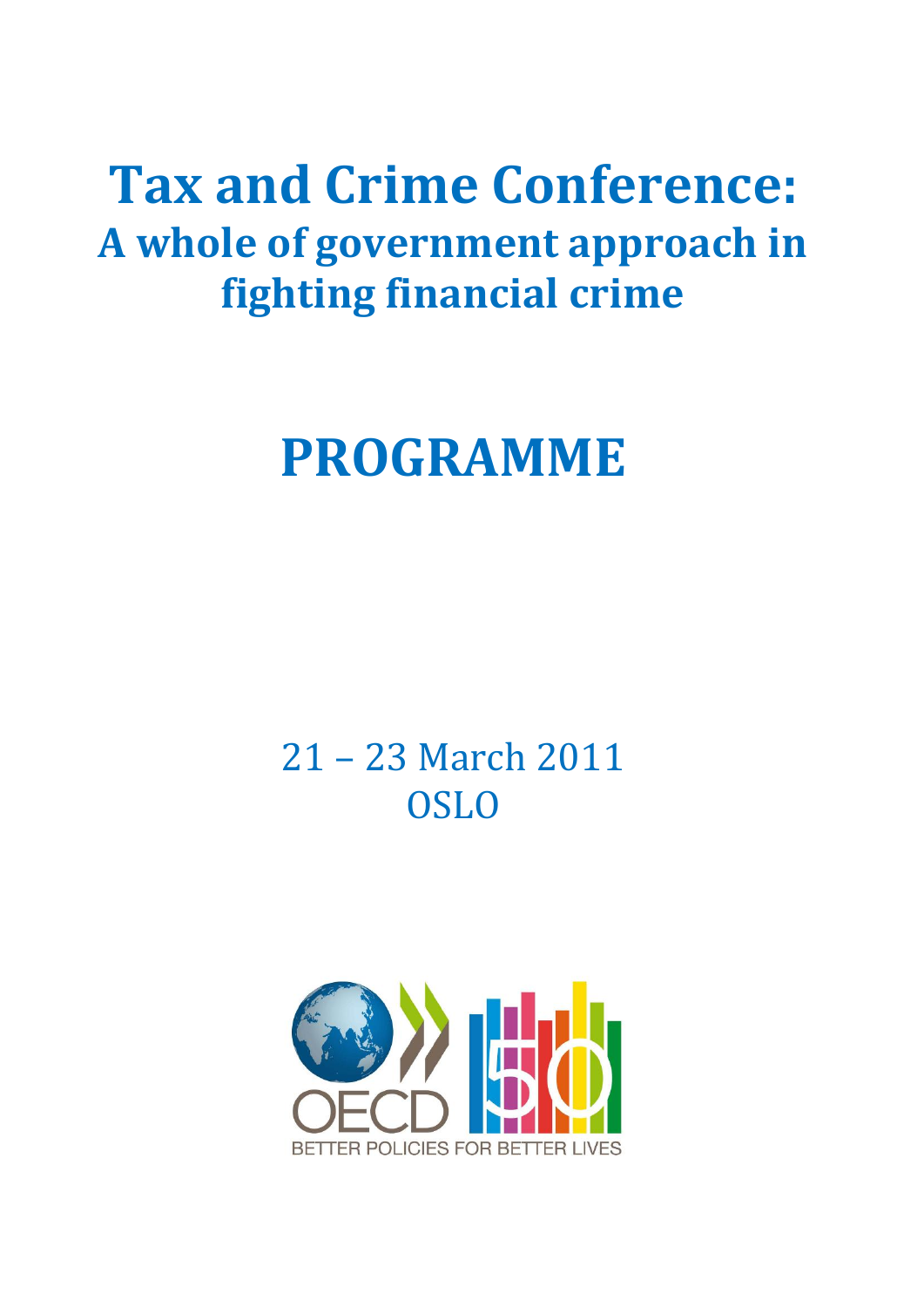#### **KEYNOTE SPEECHES**

#### **Opening Ceremony**



**Mr. Sigbjørn Johnsen, Minister of Finance, Norway**



**Mr. Richard Boucher, Deputy Secretary General, OECD**

#### **Official Lunch**



**Mr. Jon Lomoy Director, Development Cooperation Directorate, OECD**

#### **Official Dinner**



**Mr. Luis Urrutia Corral, President, FATF**

l

#### **A WHOLE OF GOVERNMENT APPROACH IN FIGHTING FINANCIAL CRIME**

Money laundering, corruption, terrorist financing, tax crimes, and other financial crimes can *threaten the strategic, political and economic interests* of both developed and developing countries. They deprive governments of revenues needed for sustainable development and some cases such abuse may go so far as to undermine the democratic basis of government itself.

They may be different types of crimes but they *all thrive in a climate of secrecy* and lax regulation and/or enforcement. Countering these activities therefore requires greater transparency and improved efforts to harness the capacity of different government agencies to work together to deter, detect and prosecute these crimes **through a whole of government approach**.

The links between these crimes are already being recognized. Both OECD and FATF are working on offshore compliance strategies; OECD from a tax policy and compliance perspective and FATF from the perspective of risks to anti-money laundering standards. In both its 2009<sup>1</sup> and 2010<sup>2</sup> Recommendations, the OECD has advocated greater co-operation and better information sharing between different government agencies involved in the fight against financial crimes both domestically and internationally. The OECD has developed practical guidance to better enable tax officials to detect bribes<sup>3</sup> and instances of money laundering.<sup>4</sup>

This conference, which brings together senior policy makers from different government agencies including the tax, anti-money laundering and anti-corruption communities, will explore approaches to closer co-operation both at domestic and international levels to more effectively fight financial crime. In a world where criminals operate easily and speedily across organisational and national boundaries, governments cannot stand still. The conference will explore such questions as: What are successful models for international co-operation have been used successfully? What can be achieved by working together? How best to design an architecture for international co-operation? How to unlock the potential that tax administrations can bring to the table? Representatives of business and civil society will be involved in some of the discussions to allow for a dialogue covering all stakeholders.

The conference will also showcase certain key risks in the tax and crime area, allowing countries to target resources and learn from the experience of others.

<sup>1</sup> Recommendation on Tax Measures for Further Combating Bribery of Foreign Public Officials in International Business Transactions.

<sup>2</sup> Recommendation to Facilitate Cooperation between Tax Authorities and Other Law Enforcement Authorities to Combat Serious Crimes. 3 OECD Handbook on [Bribery Awareness for Tax Examiners](http://www.oecd.org/dataoecd/20/20/37131825.pdf) is now available in 17 languages.

<sup>4</sup> OECD Handbook on [Money Laundering](http://www.oecd.org/dataoecd/20/20/37131825.pdf) is now available in 5 languages (English, French, German, Korean and Spanish).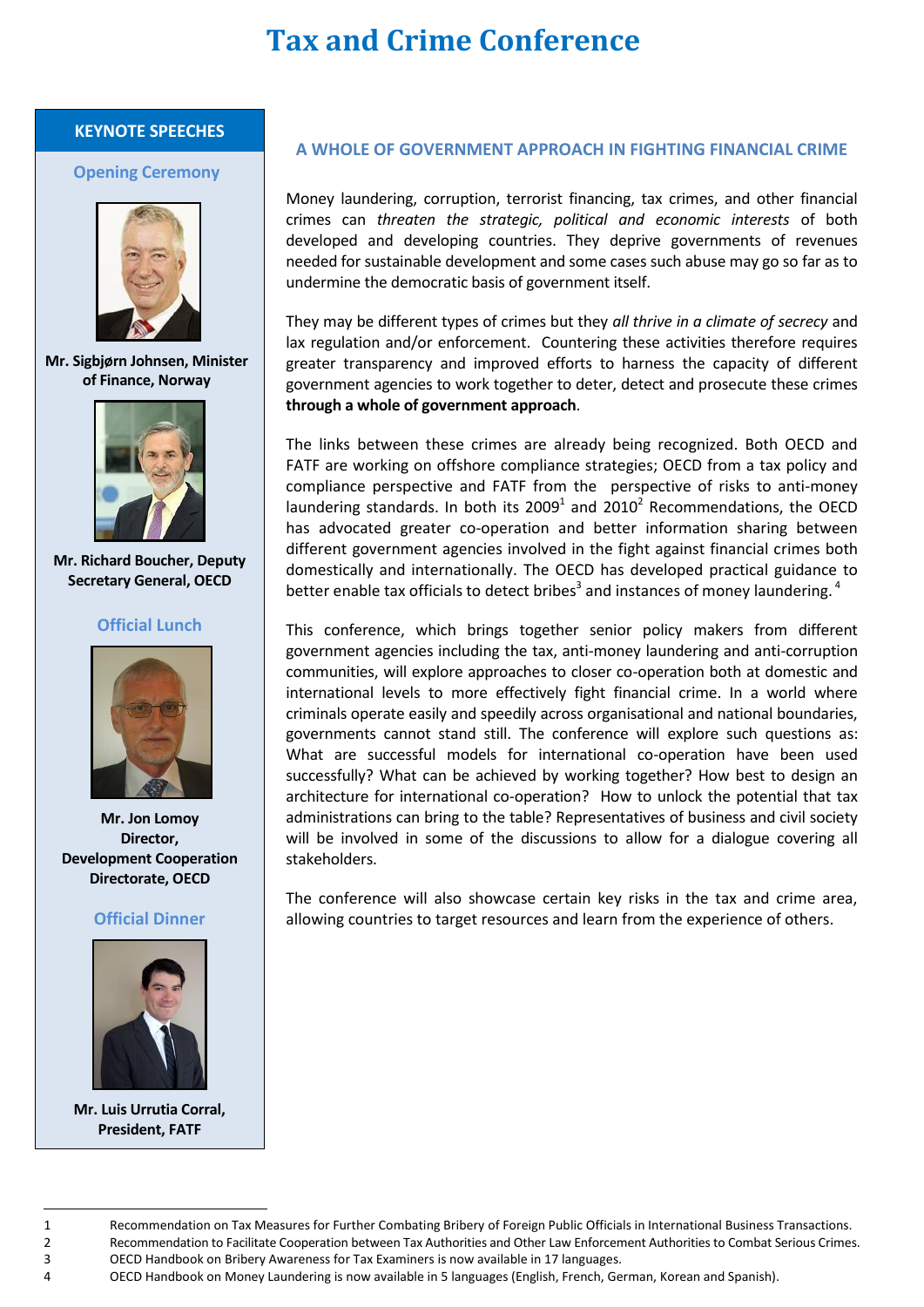| <b>MONDAY 21 MARCH 2011</b> |                                                                                                                                                                                                                                                                                                                                                                                                         |  |
|-----------------------------|---------------------------------------------------------------------------------------------------------------------------------------------------------------------------------------------------------------------------------------------------------------------------------------------------------------------------------------------------------------------------------------------------------|--|
| $10.30 - 13.30$             | <b>Registration and lunch</b>                                                                                                                                                                                                                                                                                                                                                                           |  |
| $14.00 - 14.30$             | <b>Opening of the meeting</b>                                                                                                                                                                                                                                                                                                                                                                           |  |
|                             | Welcome address: Mr. Roger Schjerva, State Secretary, Ministry of Finance, Norway                                                                                                                                                                                                                                                                                                                       |  |
|                             | Mr. Richard Boucher, Deputy Secretary General, OECD                                                                                                                                                                                                                                                                                                                                                     |  |
| $14.30 - 16.15$             | Panel 1: JOINING FORCES - challenges and opportunities in using a whole of government<br>approach to fighting crime                                                                                                                                                                                                                                                                                     |  |
|                             | Introduction and Chair: Mr. Richard Boucher, Deputy Secretary General, OECD                                                                                                                                                                                                                                                                                                                             |  |
|                             | Cooperation between tax, law enforcement and anti-money laundering authorities both<br>domestically and internationally can make a real difference in combating crime, such as<br>corruption, more effectively. What strategies have been used and can be developed to ensure an<br>effective and whole of government approach?                                                                         |  |
|                             | Panel:                                                                                                                                                                                                                                                                                                                                                                                                  |  |
|                             | Mr. Michael Cranston, Deputy Commissioner, Serious Non-Compliance, Australian Tax Office<br>$\bullet$<br>Mr. Richard Alderman, Director, Serious Fraud Office, UK<br>Mr. Bertrand Pous, Head of International Economic Regulation Unit, Foreign Affairs, France<br>Mr. Tommaso Giacomino, Deputy Director, Financial Intelligence Unit, Banca di Italia                                                 |  |
| $16.15 - 16.30$             | <b>Coffee Break</b>                                                                                                                                                                                                                                                                                                                                                                                     |  |
| $16.30 - 18.00$             | Panel 2: KEEPING GOVERNMENTS AND BUSINESS CLEAN - the experience of business and civil<br>society                                                                                                                                                                                                                                                                                                       |  |
|                             | Introduction and Chair: Ms. Villa Kulild, Director General, NORAD                                                                                                                                                                                                                                                                                                                                       |  |
|                             | How do companies protect themselves from crimes such as corruption and large scale tax fraud<br>being committed within their organisations? Does the experience hold lessons for governments?<br>How does civil society judge progress in keeping governments and business clean from crime?<br>How do business and civil society view the risk and opportunities of a whole of government<br>approach? |  |
|                             | Panel:                                                                                                                                                                                                                                                                                                                                                                                                  |  |
|                             | Mr. Klaus Moosmayer, Chief Counsel Compliance, Siemens<br>Ms. Huguette Labelle, Chair, Transparency International<br>Mr. Raymond Baker, Director, Task Force on Financial Integrity and Economic Development<br>Mr. Loughlin Hickey, Global Head of Tax, KPMG<br>Mr. Patrick Moulette, Head of the Anti-Corruption Division, OECD                                                                       |  |
| $19.30 - 20.00$             | Official reception hosted by the Mayor of Oslo, Oslo City Hall                                                                                                                                                                                                                                                                                                                                          |  |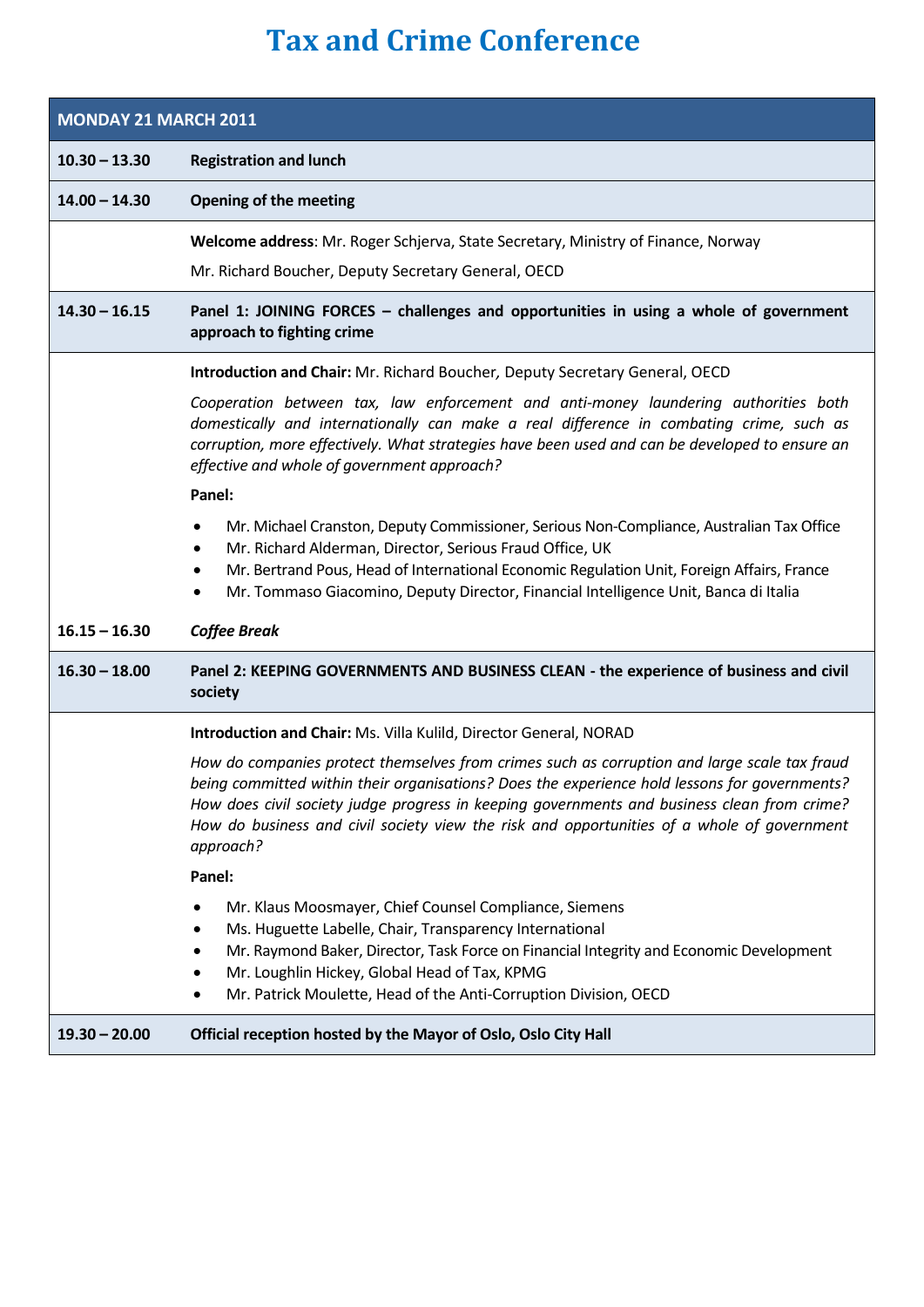| TUESDAY 22 MARCH 2011 |                                                                                                                                                                                                                                                                                                                                                                                                                                                          |  |
|-----------------------|----------------------------------------------------------------------------------------------------------------------------------------------------------------------------------------------------------------------------------------------------------------------------------------------------------------------------------------------------------------------------------------------------------------------------------------------------------|--|
| $09.00 - 10.30$       | Panel 3: A Focus on the Role of Tax Administrations in Fighting Crime                                                                                                                                                                                                                                                                                                                                                                                    |  |
|                       | Introduction and Chair: Mr. Victor Song, Chief, Criminal Investigation, IRS, United States                                                                                                                                                                                                                                                                                                                                                               |  |
|                       | How do tax administrations detect and fight tax crimes effectively? Where are the risks and<br>what are the tools? What is the role of law enforcement authorities in this aspect of their<br>work? What is the role of tax administrations in helping create a clean business environment<br>and state building?                                                                                                                                        |  |
|                       | Panel:                                                                                                                                                                                                                                                                                                                                                                                                                                                   |  |
|                       | Mr. Juan Ricardo Ortega López, Commissioner, Colombia<br>Mr. Ivan Pillay, Deputy Commissioner, South African Revenue Service<br>٠<br>Mr. S. K. Singh, Director, Director of Income Tax, Delhi, India<br>٠<br>Mr. Per Olav Gjesti, Deputy Director-General, Ministry of Finance, Norway<br>٠<br>Mr. İlker Kilinç, Deputy Head, Tax Inspectors Board, Turkey<br>٠                                                                                          |  |
| $10.30 - 10.45$       | Coffee break                                                                                                                                                                                                                                                                                                                                                                                                                                             |  |
| $10.45 - 12.00$       | Panel 4: Tax and Crime - Architecture and Processes for Cooperation both domestically and<br>internationally                                                                                                                                                                                                                                                                                                                                             |  |
|                       | Introduction and Chair: Mr. Wolfgang Nolz, Director General of Taxes and Customs, Austria                                                                                                                                                                                                                                                                                                                                                                |  |
|                       | A range of models has evolved of cooperation between tax administrations, law enforcement<br>authorities and FIU's. Panelists will explore the key aims and how they can be achieved.                                                                                                                                                                                                                                                                    |  |
|                       | <b>Speakers:</b>                                                                                                                                                                                                                                                                                                                                                                                                                                         |  |
|                       | Ms. Vicki Duane, Director Criminal Investigation, IRS, United States<br>Mr. Hans van der Vlist, Member of the Executive Board, FIOD, Netherlands<br>٠<br>Mr. Euan Stewart, Director, Strategy, Planning and Professionalism, HMRC, UK<br>٠<br>Mr. Stefano Gesuelli, Head of Taxation Unit, Guardia Di Finanza, Italy<br>Mr. Jan-Erik Bäckman, Tax Director, Swedish Tax Agency<br>Mr. Yehuda Shaffer, Deputy State Attorney, Ministry of Justice, Israel |  |
| $12.00 - 12.45$       | Break out session on identifying best practices for and obstacles to cooperation.                                                                                                                                                                                                                                                                                                                                                                        |  |
| $12.45 - 14.00$       | Lunch: Speech by Mr. Jon Lomoy, Director, Development Cooperation Directorate, OECD                                                                                                                                                                                                                                                                                                                                                                      |  |
| $14.00 - 14.45$       | <b>Report back and discussion</b>                                                                                                                                                                                                                                                                                                                                                                                                                        |  |